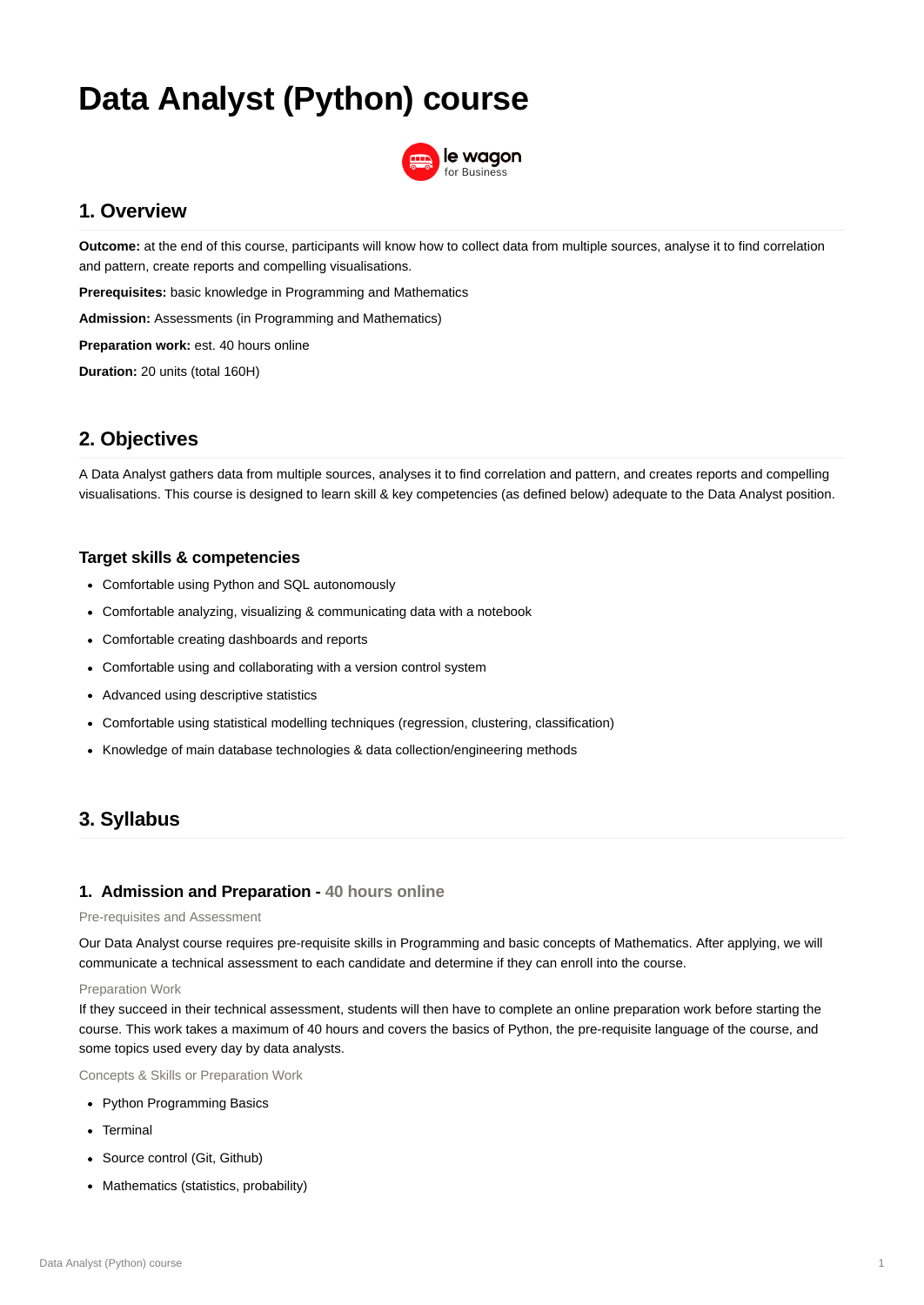### **2. Data Science Toolkit - 10 units**

#### **2.1. Python for Data Science - 5 units**

#### Module Description

- Using a version control system
- Using Jupyter Notebook
- Loading and exploring a dataset
- Data collection methods from different sources
- *Pandas* and *NumPy*
- Web scraping

Learn programming in Python, how to work with Jupyter Notebook and to use powerful Python libraries like *Pandas* and *NumPy* to explore and analyze big data sets. Collect data from various sources, including CSV files, SQL queries on relational databases, data warehouses, APIs and Web scraping.

#### Concepts & Skills Learned

#### **2.2. Relational Database & SQL - 2 units**

#### Module Description

Learn how to formulate a good question and how to answer it by building the right SQL query. This module will cover schema architecture and then dive deep into the advanced manipulation of *SELECT* to extract useful information from a stand-alone database or using a SQL client software like DBeaver.

#### Concepts & Skills Learned

- Database schema architecture
- Translate a business question into a SQL query
- Advanced manipulations of *SELECT*
- SQL client software like DBeaver or Metabase

- Statistics (mean, variance, standard deviation, distribution, etc.)
- Probability (Bayes's Theorem)
- Matrix calculus

#### **2.3. Data Visualization - 1 unit**

#### Module Description

Make data analysis more visual and understandable by including data visualizations in a Notebook. Learn how to plot data frames using Python libraries such as *matplotlib* and *seaborn* and transform data into actionable insights.

Concepts & Skills Learned

- Turn data into insights with data visualizations
- Different categories of charts
- *matplotlib* and *seaborn*

#### **2.4. Statistics, Probability, Linear Algebra - 2 units**

#### Module Description

Understand the underlying math behind all the libraries and models used in the bootcamp. Become comfortable with the basic concepts of statistics & probabilities (mean, variance, random variable, Bayes's Theorem, etc.) and with matrix computation, at the core of numerical operations in libraries like Pandas and Numpy.

Concepts & Skills Learned